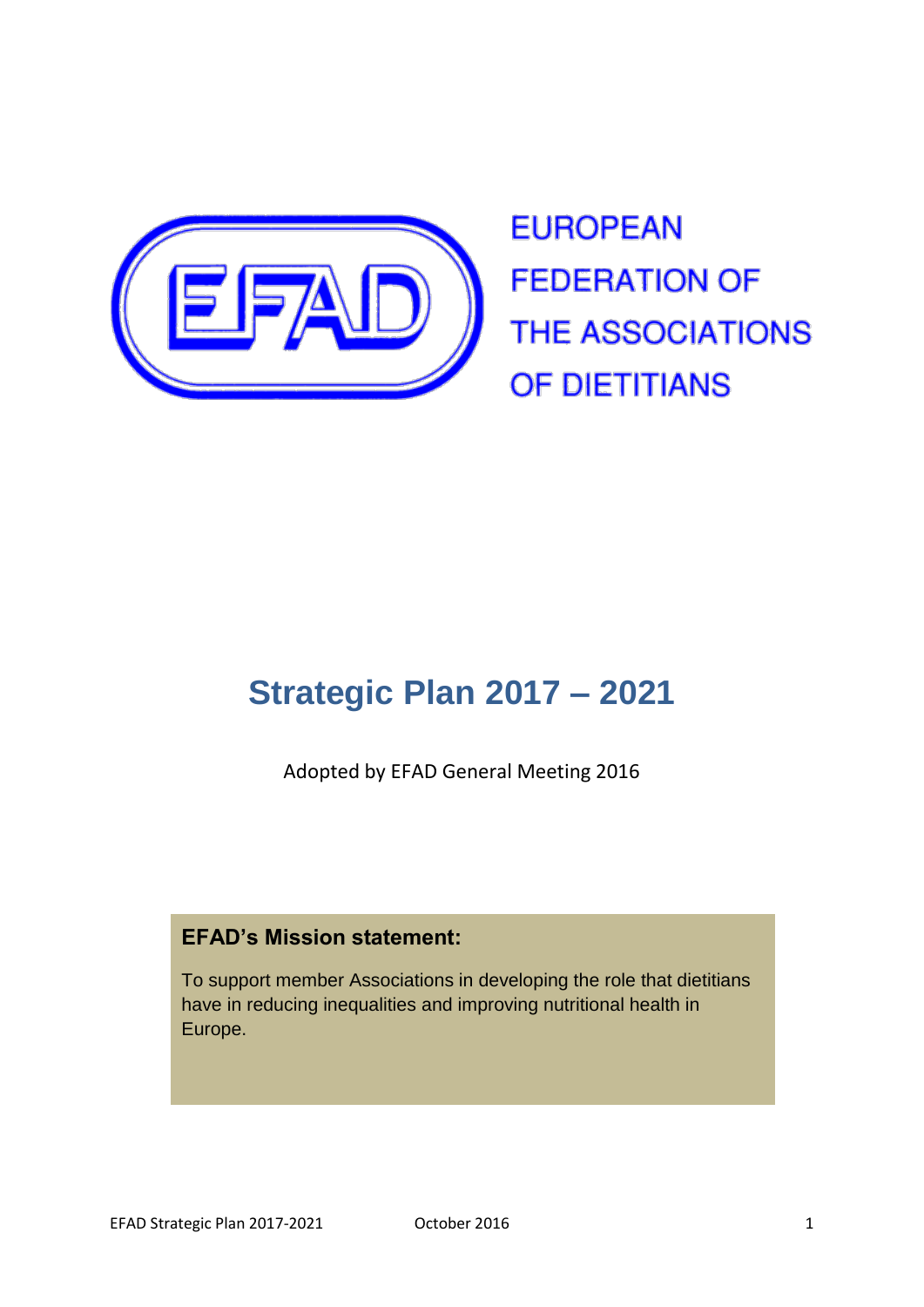# **Contents**

| The EFAD Strategy for 2017 - 2021 seeks to match our strengths with opportunities |  |
|-----------------------------------------------------------------------------------|--|
|                                                                                   |  |
|                                                                                   |  |
|                                                                                   |  |
|                                                                                   |  |
|                                                                                   |  |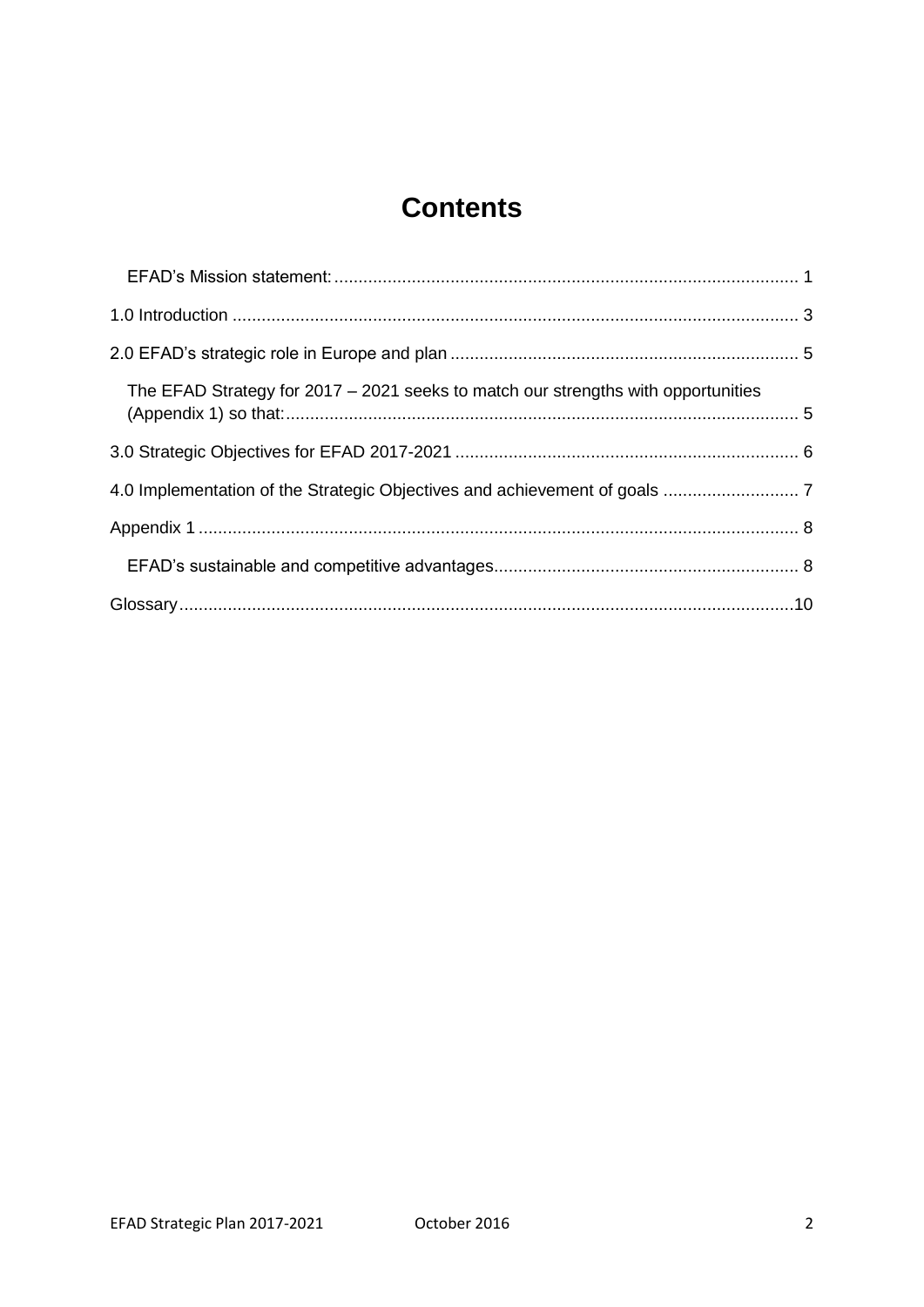# **1.0 Introduction**

In preparing the strategic plan for the next 5 years, EFAD has made use of its vision for the profession, and the future of nutrition and health, as we see it, with respect to dietetics and dietitians in Europe over the next decades<sup>1</sup>. It has also included the views of its member National Dietetic Associations, Standing Committees, European Specialist Dietetic Networks and Education Associate members<sup>2</sup>.

Dietitians are evidence based healthcare practitioners who have a unique scientific knowledge of food and nutrition together with understanding the psychosocial dimension of human health. This Strategy involves setting goals, determining actions to achieve the goals, and indicating how dietitians will evaluate and measure the results in reducing inequalities and improving nutritional health in Europe.

The challenges facing Europe and its population over the next decades will influence nutritional health and impact on the role of the dietitian. These challenges include not only the burden of non-communicable disease and acute illness but the impact of reducing energy supplies<sup>3</sup>, changes in demographics, technological advances and climate and environment shifts on sustainable food supplies. In the European Commission report 'Global Europe 2050'<sup>4</sup> , Smits (2012) states that, given the changes we face in the future *'business as usual is not an option: incremental changes, small adjustments to the current policy framework will not do the job'*. This means that EFAD, as well as dietitians and dietetics in Europe, must be committed to change<sup>5</sup>. While this current strategic planning only extends over 5 years it does so very much with the future in mind.

In 2012 Klug 2012 predicted a decrease in the number of health professionals due to difficulties in recruiting and retaining workers<sup>6</sup>. This is an opportunity for dietetic professionals to work more interprofessional and autonomously. EFAD foresees an increasing role for dietitians as educators**<sup>7</sup> ,** researchers and health professional leaders.

New care delivery models for health will be required and a shift from single interventions to packages of interventions will support the reality of health system delivery and create efficiencies.

Dietitians will be increasingly involved in cost benefit/efficiency analysis and supporting an increased emphasis on balancing approaches towards prevention vs treatment.

Dietitians will increasingly work between systems of healthcare, industry and provision of services in the community. Effective ways of maximising health gains, will be evaluated

j 1 By using European reports, priorities of our members and workshop outcomes held at General Meetings

 $2$  Foresight planning workshop, 25<sup>th</sup> EFAD General Meeting

<sup>3</sup> <http://www.roadmap2050.eu/>

<sup>&</sup>lt;sup>4</sup> Robert-Jan SMITS Director-General for Research and Innovation European Commission in writing in 'Global Europe 2050' [https://ec.europa.eu/research/social-sciences/pdf/policy\\_reviews/global](https://ec.europa.eu/research/social-sciences/pdf/policy_reviews/global-europe-2050-report_en.pdf)[europe-2050-report\\_en.pdf](https://ec.europa.eu/research/social-sciences/pdf/policy_reviews/global-europe-2050-report_en.pdf)

<sup>&</sup>lt;sup>5</sup> The Knowledge Future: Intelligent policy choices for Europe 2050 [http://ec.europa.eu/research//pdf/publications/knowledge\\_future\\_2050.pdf](http://ec.europa.eu/research/pdf/publications/knowledge_future_2050.pdf)

<sup>6</sup> Hans Kluge WHO speaking at the 15th European Health Forum Gastein

[http://www.ehfg.org/intranet/app/webroot/uploads/presentations/files/uploads/b73215d3f813389b8e91](http://www.ehfg.org/intranet/app/webroot/uploads/presentations/files/uploads/b73215d3f813389b8e91586a525207.pdf) 586a525207.pdf<br><sup>7</sup> For example to other healthcare practitioners, doctors, nurses, midwives, caterers, carers, parents,

employers, restaurants managers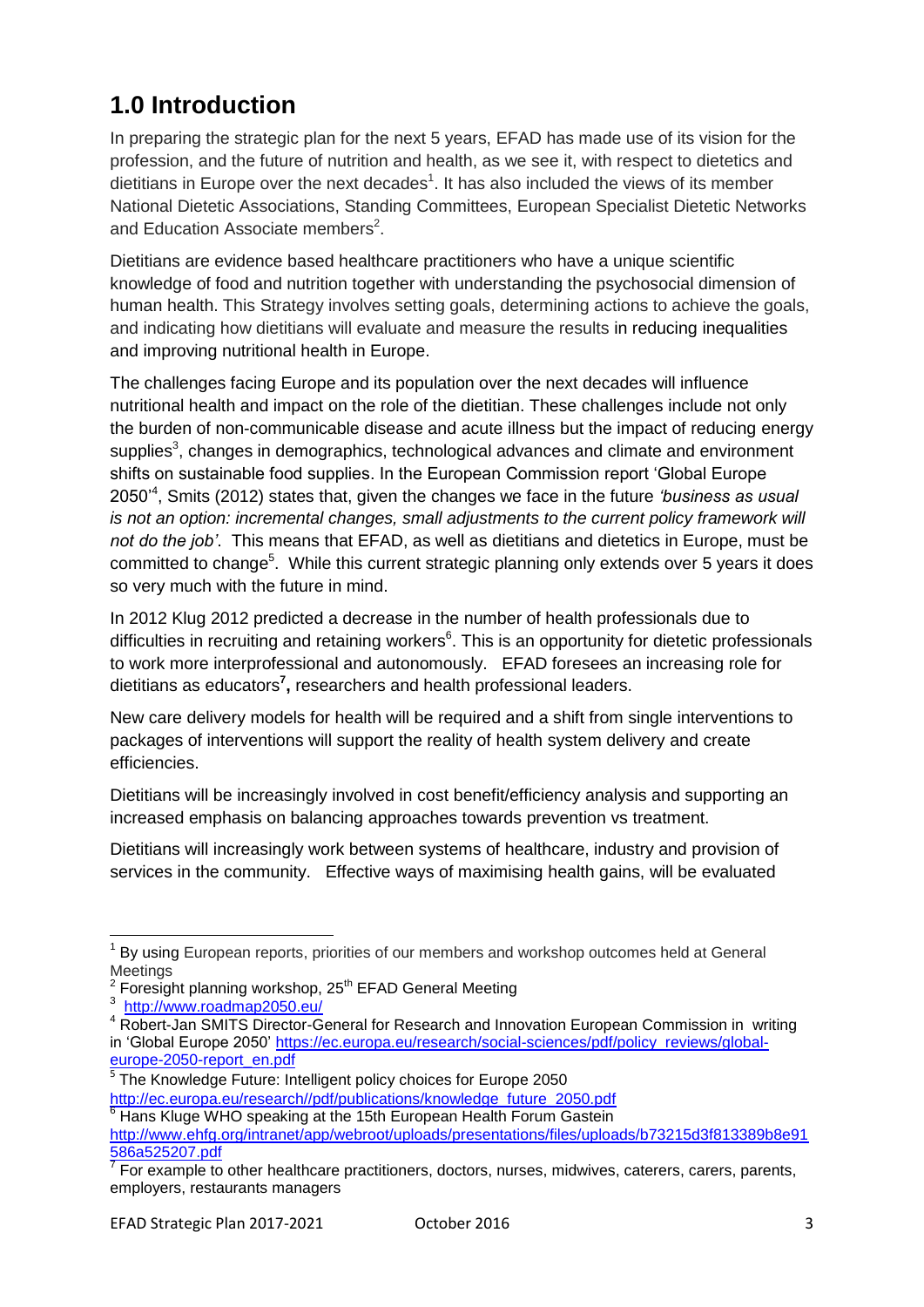both at the level of the practitioner and working towards the integration of food and nutrition into policies such as health, transport and water.

Dietitians will initiate, manage and use technological and other service innovations related to food and nutrition. Innovations will continue at a very rapid pace and have a direct impact on economic, health and social development. Lifelong health promotion actions, eg where food safety measures will help to reduce waste and reduce calls on healthcare systems, will also increase as dietitians incorporate the use of information technology and communication into their practice.

Under pinning this dietetic activity into the future is the fundamental and essential emphasis for all dietetic professionals on evidence based practice. Dietitians will increasingly contribute to the evidence base through both practice and academic based research to improve nutritional health and reduce inequalities for people in Europe.

Higher education and academia specifically will respond with revisions of curricular, enhanced provision of lifelong learning opportunities and graduate research to support the changes in the delivery of cost effective healthcare, technology and the need for more emphasis on sustainable diets.

In future dietetics will have increased involvement in prevention, primary/community care and nutrition education, using technology as an essential means of communication and collecting data to contribute to cost-effective healthcare.

Associations and HEIs need to consider how they can prepare and empower dietitians to meet these challenges. For example to work in multi-faceted workplaces, lead innovations using technology, understand their fundamental role in collecting and analysing data and contribute to changes in policies concerning food and nutrition.

In this future scenario the three main types of dietitians may face the following challenges:

- Food service dietitians may need to take more of a leadership role in the public health agenda as they influence the provision of sustainable and healthy food which is increasingly consumed in diverse and novel venues due to societal changes
- Clinical dietitians will need to demonstrate cost effectiveness in view of many competing calls on healthcare resources. They will need to take on leadership roles, work in health personnel teams and more autonomously in both the clinical and in the national health care system.
- Public health dietitians will be challenged to show cost effectiveness of lifelong health promotion actions as they take on leadership roles in public health, nutrition education, technological innovations and managing health resources.

Dietitians and dietetics will be in high demand in the future as we respond and provide services to improve the health of the European citizen.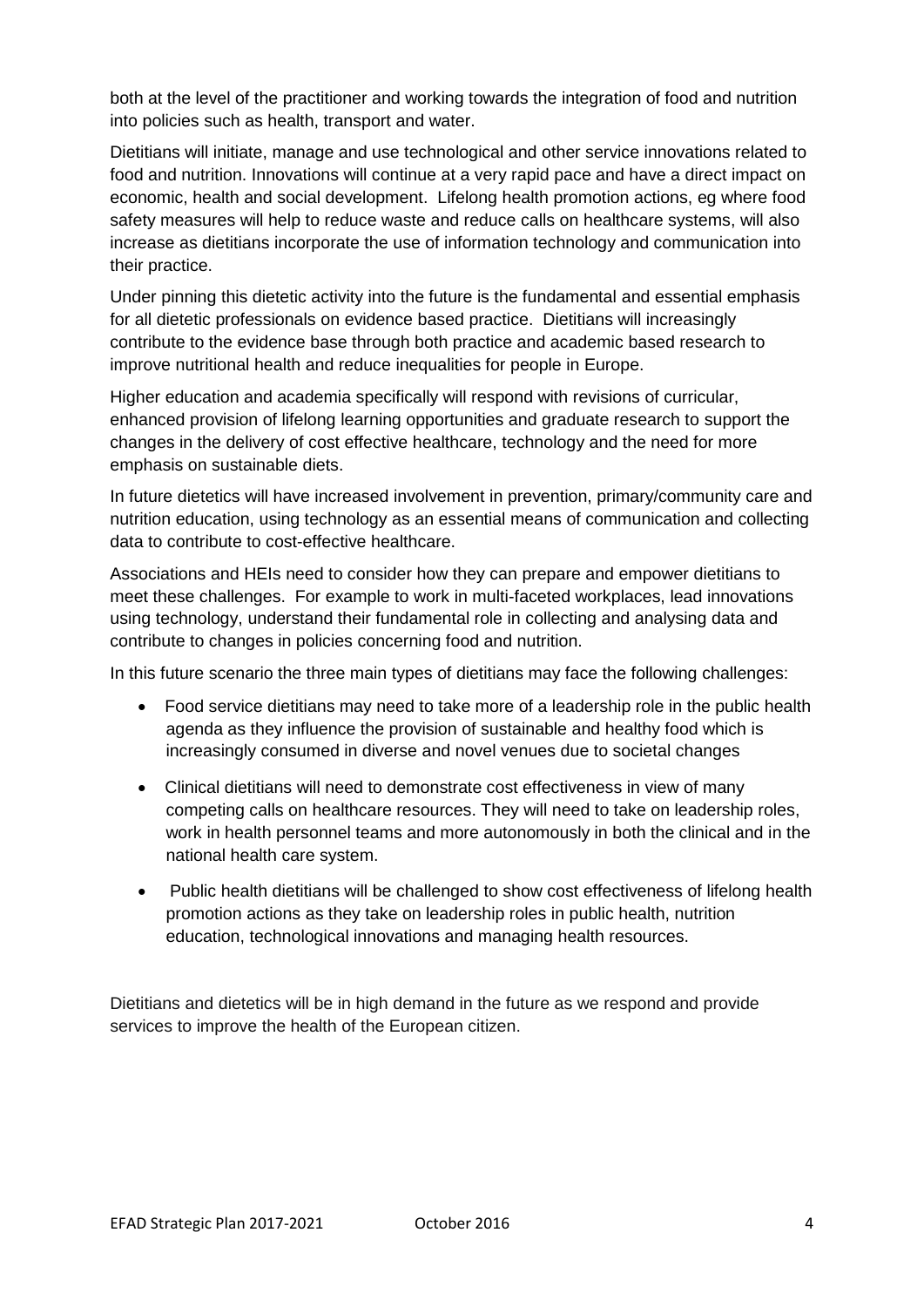### **2.0 EFAD's strategic role in Europe and plan**

EFAD works at European level promoting dietetics and dietitians. Our vision for European dietitians remains the same as do our values which can be found at [http://www.efad.org/aboutefad/5191/7/0/80.](http://www.efad.org/aboutefad/5191/7/0/80)

**Vision:** EFAD, national dietetic associations (NDAs) and dietitians are recognised leaders in the field of dietetics and nutrition. We will continue to pro-actively initiate and grow partnerships in order to improve nutritional health, reduce socioeconomic health inequalities and contribute to economic prosperity.

To achieve our vision EFAD supports the highest quality of dietetic education, professional practice, research activity and partnership.

The EFAD Strategy for 2017 – 2021 seeks to match our strengths with opportunities (Appendix 1) so that:

- Our members work in partnership with EFAD to raise the quality and profile of dietitians and dietetics through a strong emphasis on evidence based practice and professional development
- Together we prepare dietitians through collaboration, partnership and contribution with other entities to meet the needs of Europe.
- Our goal is a healthy society with sustainable economic and social prospects through better food and nutrition at local, European and international level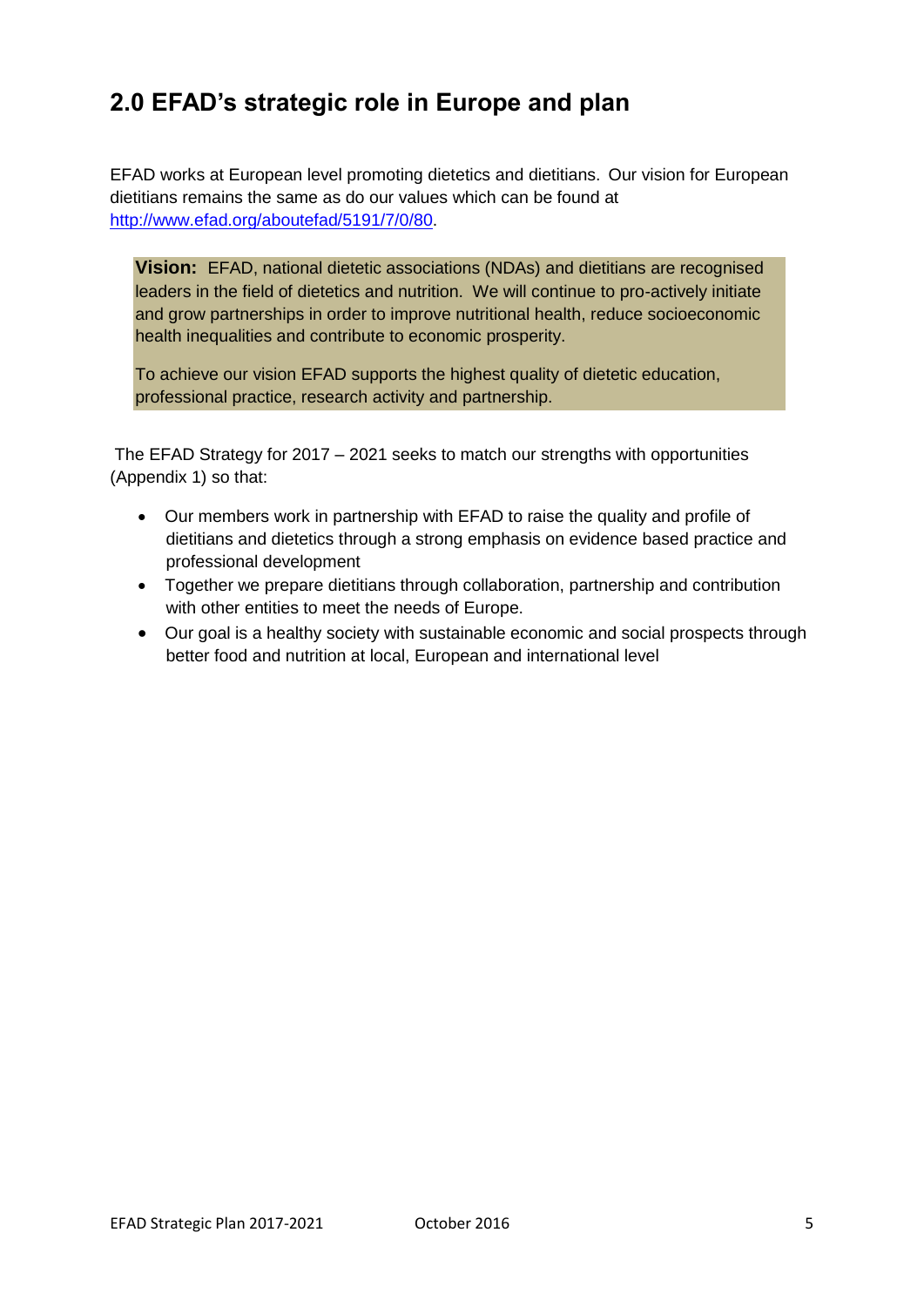## **3.0 Strategic Objectives for EFAD 2017-2021**

*Objective 1:* To *build European-level cooperation between stakeholders<sup>8</sup> who promote nutrition and dietetics*

What does this mean? EFAD and all its members will work with key stakeholders through productive membership of European/International Networks to promote dietitians, dietetics and nutrition.

#### **Goals:**

a) We develop strategic partnerships and relationships to collaborate on topics of mutual benefit and interest for nutritional health

b) We engage with stakeholders and recommends policy to promote nutrition and dietetics

c) To promote and emphasise essential research partnerships and collaborations

*Objective 2: To continually enhance the profession by taking an approach that is flexible, innovative and can be experimental* 

What does this mean? The changing roles for dietitians means that Higher Education, the focus of professional research, the leadership of EFAD and its committees needs to be open, anticipate change and solve problems in new ways.

#### **Goals:**

d) EFAD, its committees, ESDNs and members anticipate change and respond to make sure the profession is fit for purpose, proactive and provides sustainable quality of service to meet the needs of society.

e) EFAD, NDAs and Education Associates embed evidence based practice and knowledge creation through systematic enquiry

*Objective 3: To develop a system which encourages exchange of knowledge in Europe and leads to the sustainability of EFAD?*

*What does this mean?* Collecting and sharing data (surveillance) about the profession will help dietitians and stakeholders to fully understand the contribution of dietitians to health, increasing the demand for dietetic services which encourages further growth and development.

#### **Goals:**

 $\overline{\phantom{a}}$ 

f) EFAD develops secure and transparent methods for collection, analysis and exchange of information

g) EFAD selects and uses appropriate channels of communication to promote dietitians and dietetics in Europe.

h) EFAD plans for sustainability as the primary voice for dietitians in Europe.

 $8$  EFAD Stakeholders include EFAD member associations and their member dietitians, ministers of health, education and employment, other health professionals, dietetic service users (including patients), employers, food industry, non-governmental organisations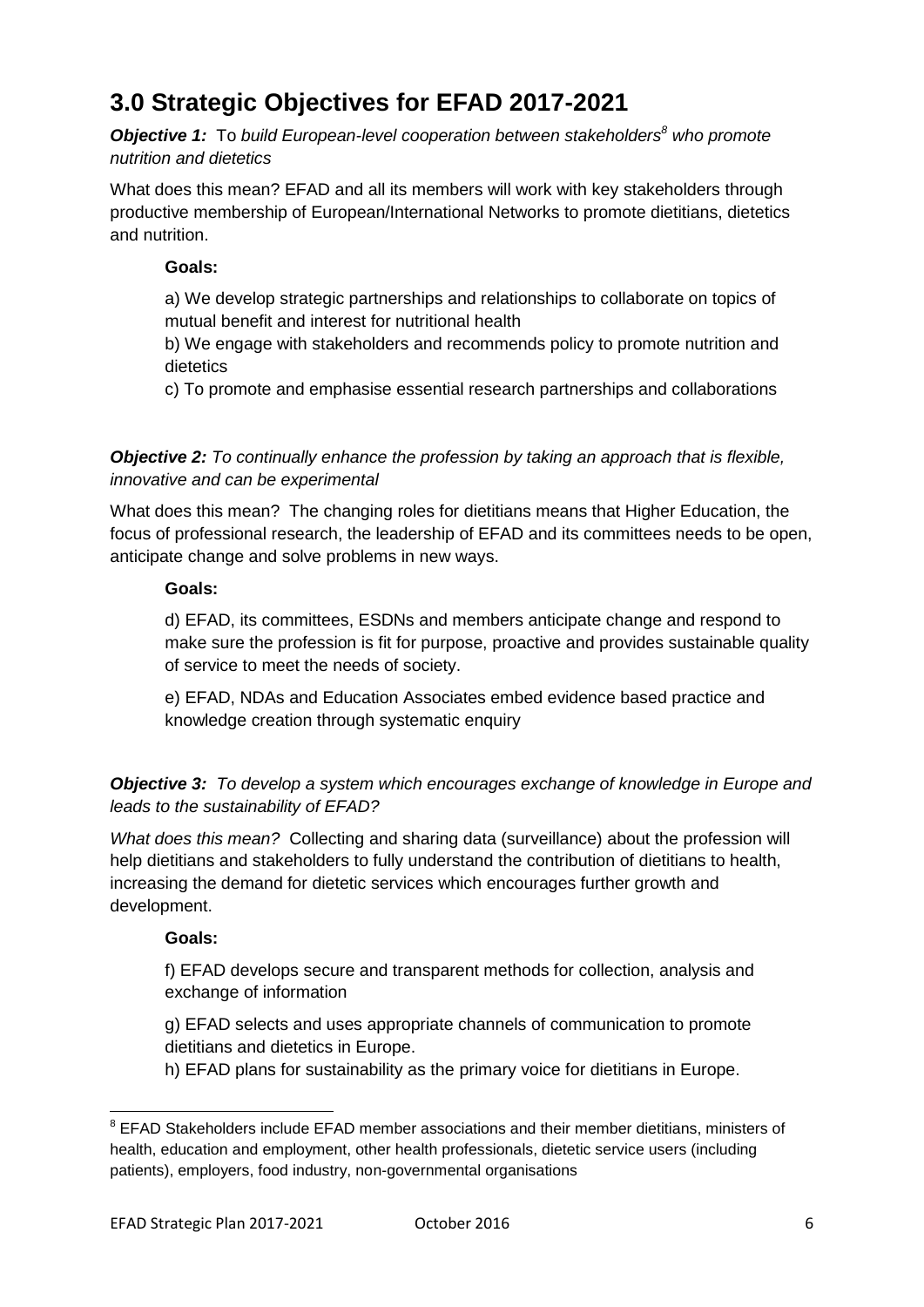# **4.0 Implementation of the Strategic Objectives and achievement of goals**

European and global challenges will impact on dietitians and their role over the coming years. This plan is forward looking and lays the groundwork for meeting those challenges whilst remaining responsive to the professions needs on a yearly basis.

Each year EFAD, Committees and ESDNs will produce work plans<sup>9</sup> to meet the goals described in 3.0. Achievement of the goals will rely not only on EFAD's Committees, ESDNs and Education Associates but also on member National Dietetic Associations. The EFAD Executive Committee will work hard to make sure that work plans are carefully managed and we will work with our partners to meet the goals of the Strategic Plan.

A report on achievement of our objectives and goals will of course be available, as always, through the Annual Report and the minutes of meetings posted on the EFAD website.

 $\overline{\phantom{a}}$ 

 $9$  The work plans are available on the website for all members to consult but will not be presented to the General Meeting.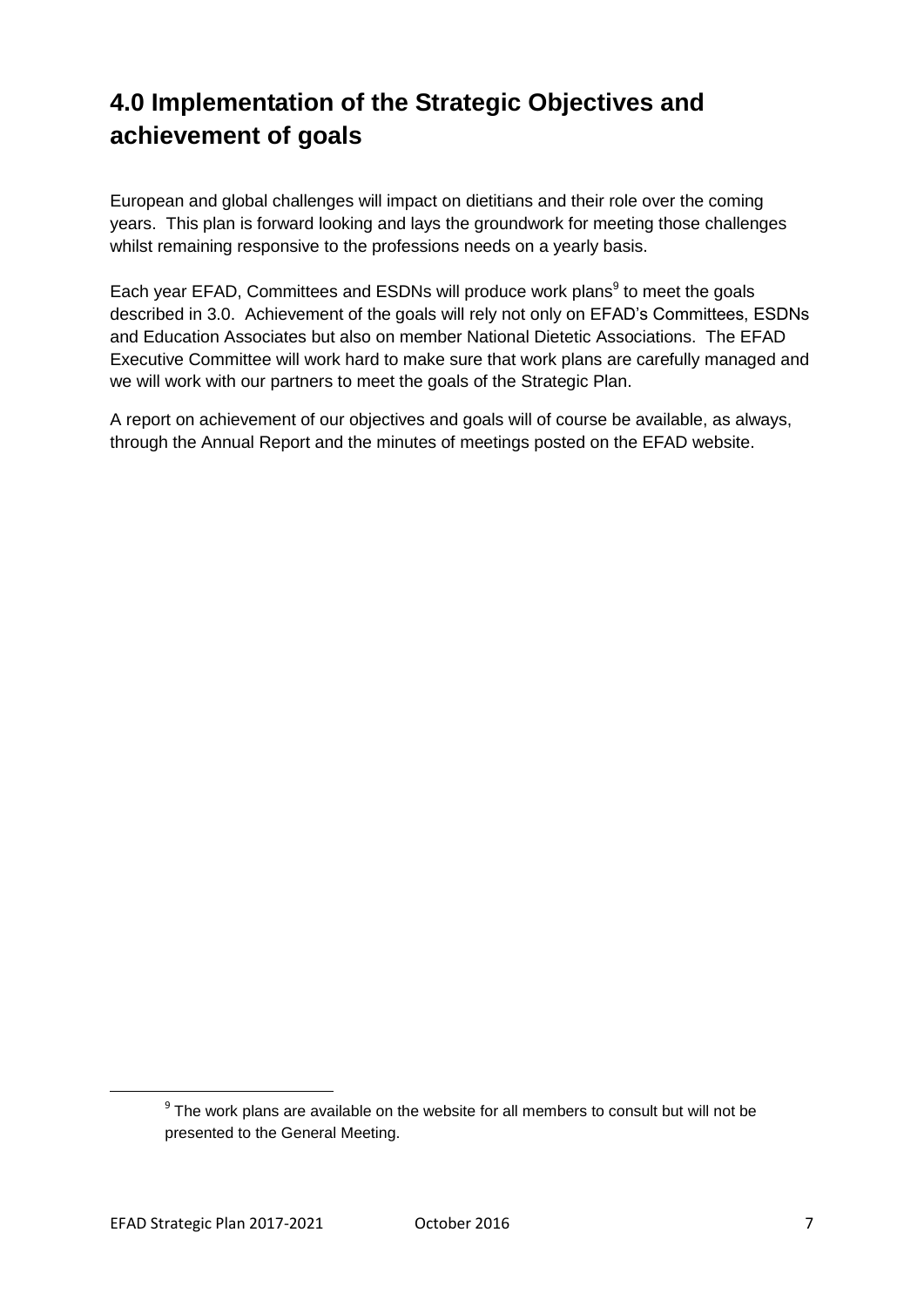### **Appendix 1**

#### *EFAD's sustainable and competitive advantages*

#### **What is EFAD best at?**

- Dissemination
	- o to an EU-network of dietitians + internationally (35.000+ dietitians, 9000+ student dietitians and over 37 Higher Education Institutes)
	- o to politicians, health professionals, non-governmental organisations
- Developing European positions on dietetic specialities
- Providing dietetic expert opinion on issues affecting human nutrition, food nutrition and on issues relevant to dietetics
- Surveillance of dietetic practice and effectiveness
- Providing guidance for development of the profession

#### **What is EFAD's uniqueness?**

- EFAD is the only European-wide organisation for national dietetic associations and Higher Education Institutes teaching dietetics and nutrition
- EFAD represents over 35.000 dietitians and 9000+ student dietitians

#### **What can EFAD potentially do better than any other organization?**

Represent profession of dietetics to European level stakeholders: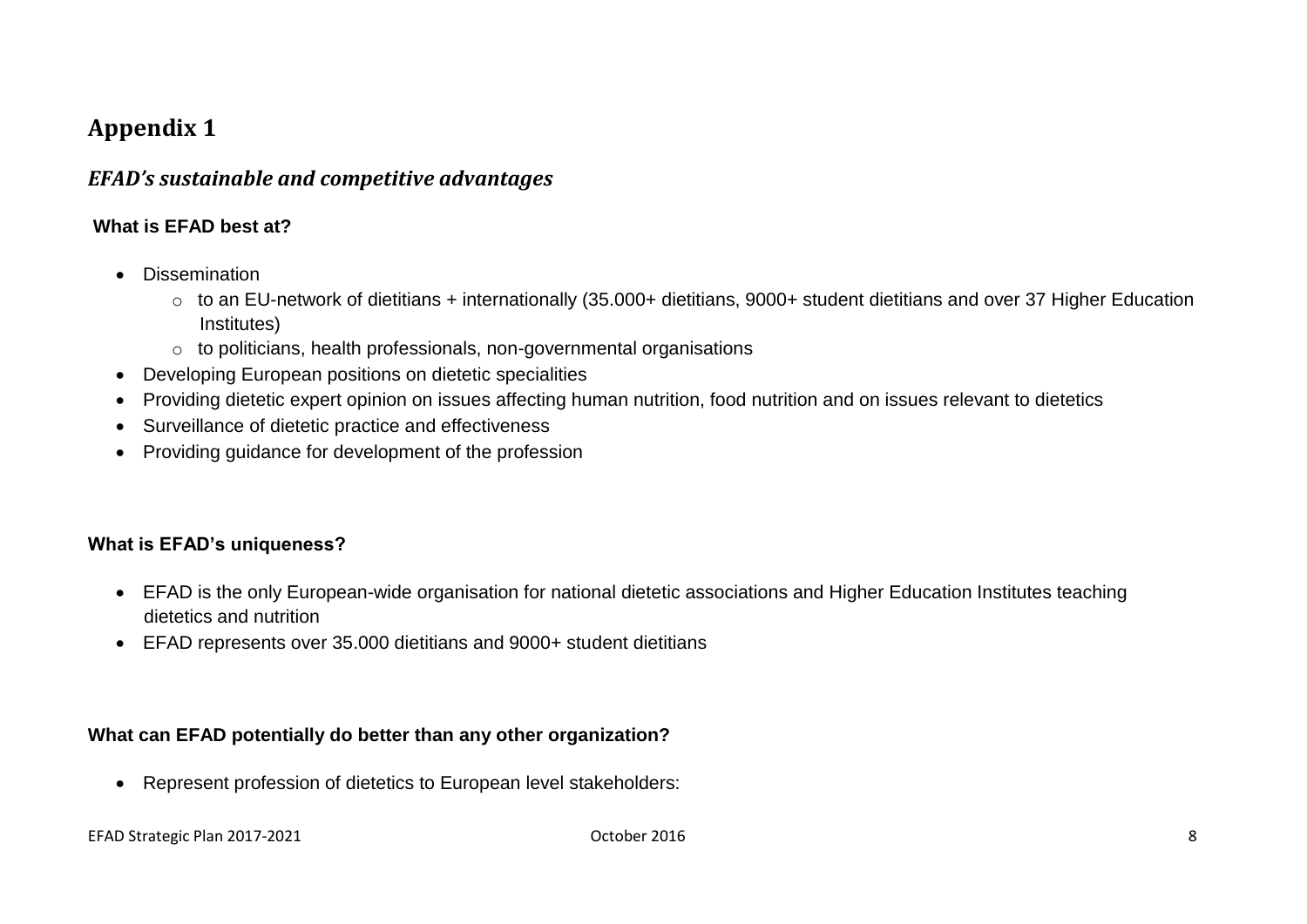- o European bodies (European Commission, European Parliament, World Health Organisation, Food and Agricultural Organisation)
- o Non-governmental organisations (EFPC, EPHA, ENHA)
- o Food industry
- o Media
- Be a cohesive force for cooperation between European NDAs, HEIs and other agencies
- Develop and embed European guidelines and monitor development of the European profession of dietetics on:
	- o Education
	- o Lifelong Learning
	- o Evidence Based Practice
	- o Safe and quality practice
	- o Advanced practice
- Understand difference between dietitians and other professions